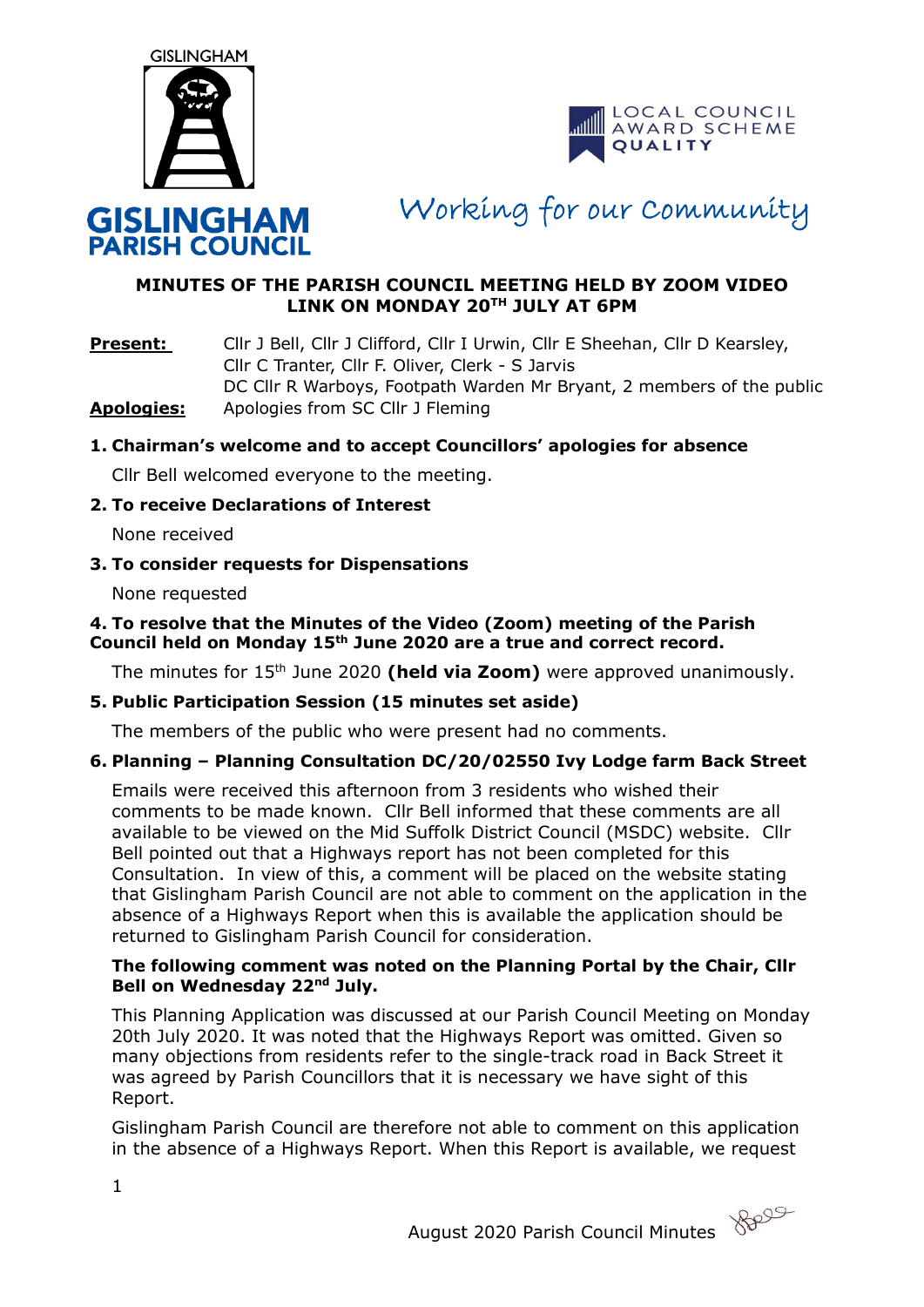that the Planning Application is re-submitted to the Parish Council for further consideration.

# **ACTION** Clerk to comment on MSDC Website

# **7. Report from County Councillor**

A copy of County Councillor Fleming's report can be found as an addendum at the end of the minutes.

# **8. Report from District Councillor Warboys**

District Councillor Warboys read out his report, a copy of which can be found as an addendum at the end of the minutes.

# **9. Report from Chair**

- Cheque and documentation for Surrender of Lease for the Skatepark has been sent to the Lawyers to action and the Parish Council have requested a Certified copy of the Completed Document for their records.
- A resident has shown interest in one of the vacancies for Co-option. They were advised we will consider their application once the Parish Council are in a position to meet in the Village Hall.

# **10. Quotes for Footpath maintenance –**

Footpath Warden M Bryant gave more information regarding the current state of the village's footpaths, noting that Footpath 7 is currently in the most need of maintenance. Mr Bryant also informed Councillors that there can be future potential for the paths currently maintained by Suffolk County Council to be swapped with those to be maintained by the Parish Council. The Clerk has received three quotes to cut paths that are not actioned by Suffolk County Counci**l** which have been circulated to Councillors and the Footpath Warden, however there is a lack of clarity on one of the quotes. It was unanimously agreed by the Council members that the Clerk will ascertain all quotes, and that the decision to appoint a Contractor will be made by email. Mr Bryant informed that he is willing to walk the paths with the appointed Contractor. The Footpath Warden's Report can be found as an addendum at the end of the minutes.

Cllr F Oliver informed that he has run out of paint to spray dog litter (previously agreed). Council unanimously approved the purchase of more paint.

# **ACTION**

Cllr Oliver was asked that the Invoice to be expensed for the spray paint was addressed to Gislingham Parish Council. Clerk to check with Contractor for clarity on the number of cuts quoted for.

# **11. Replacement of old or damaged Litter and Salt bins –**

Following a brief discussion, it was unanimously agreed by Council members that this project should be taken forward.

# **ACTION**

Cllrs requested feedback on locations and descriptions of damaged bins for Clerk to collate

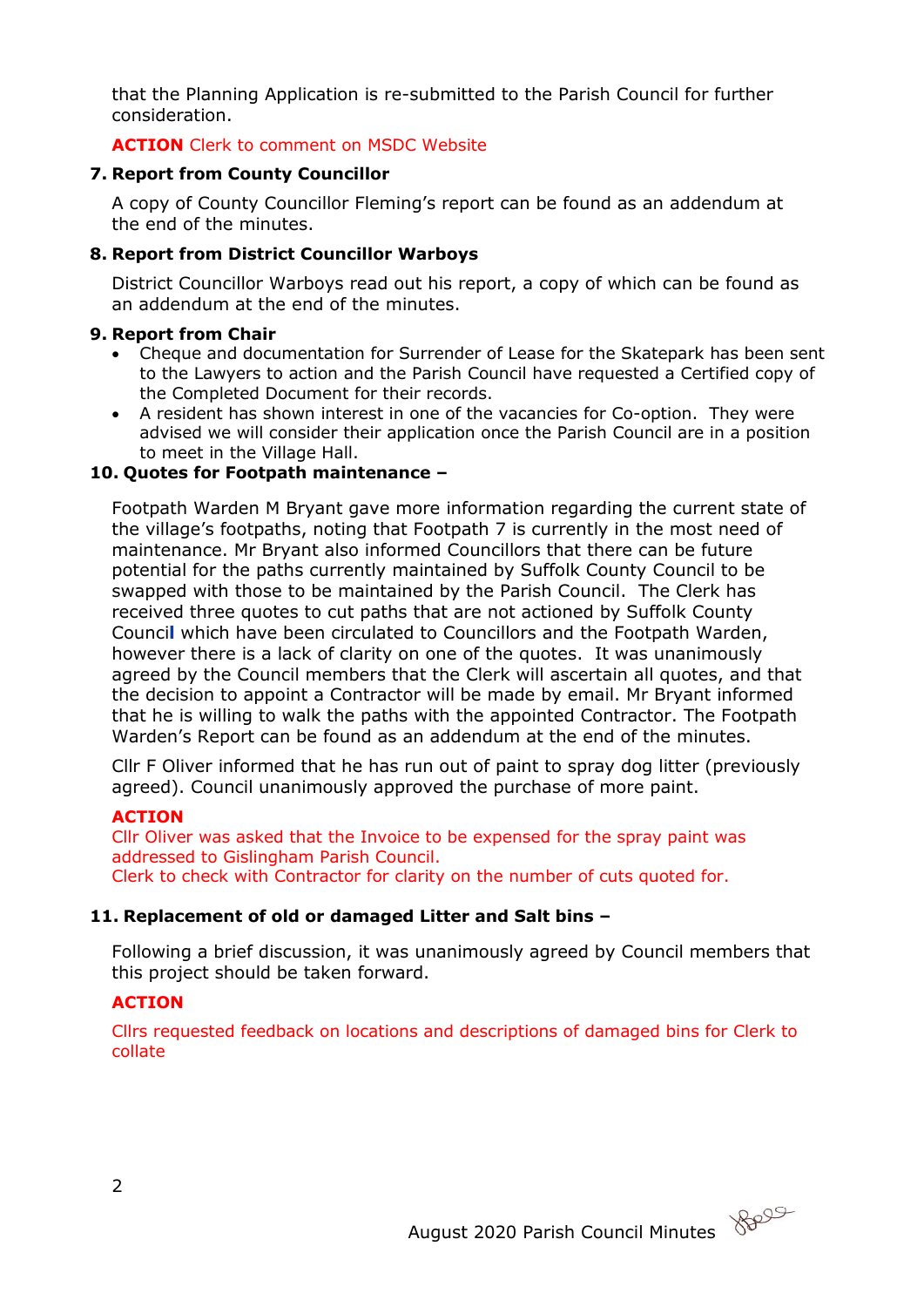# **12. Replacement of village signposts –**

Following a brief discussion, it was unanimously agreed by Council members that this project should be taken forward. It was noted that Road signs can only be purchased from Suffolk County Council Highways, and that they are costly.

## **ACTION**

Clerk to obtain more detail from Finningham Parish Council Clerk for Fingerpost sign. All signage in the Village to be looked at to see if they should also be replaced.

## **13. Finance – the following Invoices for payment were unanimously approved.**

| Item                                | <b>Description</b>                                   | <b>Amount</b> |
|-------------------------------------|------------------------------------------------------|---------------|
| Admin                               | Clerk salary                                         | £385.50       |
| Clerk Expenses                      | Zoom Pro subscription July                           | £ 14.39       |
| Top Garden                          | Grass cutting May and June                           | £720.00       |
| <b>Charles Fraser</b><br>solicitors | Surrender of lease + Registry fee, Paid by<br>cheque | £788.80       |
| Microsoft Renewal                   | Paid by Parish Council Debit Card                    | £ 59.99       |

### **ACTION**

Clerk to pass over Zoom subscription to Cllr Bell Cllr Bell to pay approved Invoices by BACS

## **14. Tree Warden volunteer**

Cllr J Clifford has volunteered to become the Tree Warden for Gislingham Parish Council, for which she was thanked by Council Members. Cllr Clifford proposed that she write an article for next month's Messenger magazine about her new position, with which Council Members agreed.

### **ACTION**

Clerk to put Top Garden contractor in touch with Cllr Clifford for liaison purposes. Clerk to note Cllr Clifford's name on Gislingham Parish Council website as the Tree Warden.

#### **15. Playground on Charity Meadow – to discuss recent problems with littering and other anti-social behaviour.**

Mr Bryant (Footpath Warden) was thanked for re-installing one of two footpath posts (Nos 35 and 37) which had been removed by persons unknown, Mr Bryant confirmed he would also re-install the second post. Council members approved Mr Bryant purchasing materials for re-installing both posts in concrete bases.

A discussion was held with various Council members contributing information and potential strategies to deal effectively with these current problems. The Clerk has already made a report to Suffolk Constabulary and has been in email and telephone contact with the Police, who are logging the report as Criminal Damage. The Clerk also invited two Police Community Support Officers to this meeting, but they were unfortunately unable to attend.

The installation of CCTV to monitor activities at the playground is one suggestion that has support, but also supported is the suggestion at this meeting by some Councillors to monitor activities more informally for now to see if the behaviour settles down. Provision of bins for both litter and dog waste was also considered, and the potential future employment of a contractor to empty the bins as presently it is emptied by Councillors.

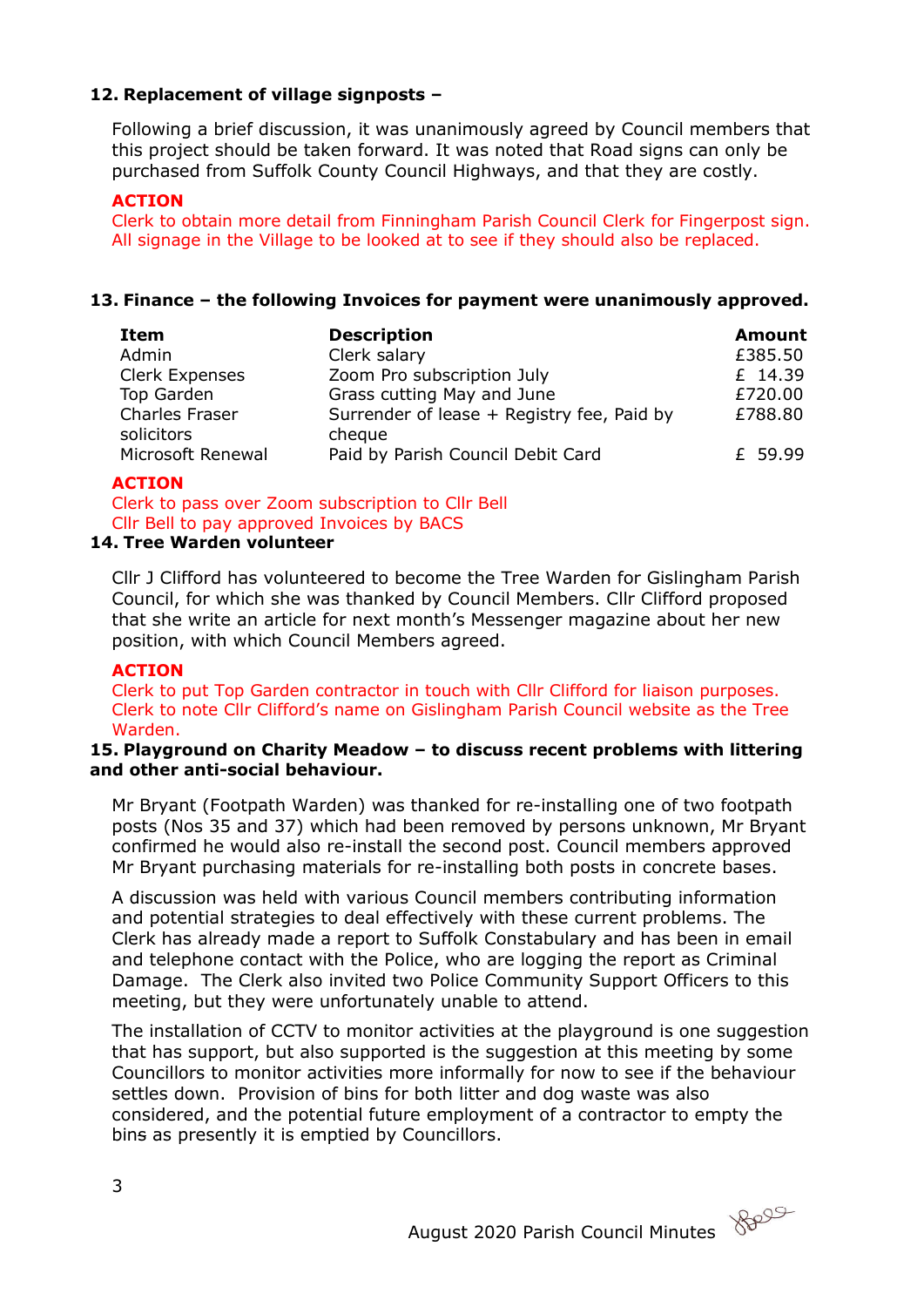Council Members came to an agreement to continue monitoring playground activities informally for now, but also to investigate pricing and process of CCTV installation, and to decide the course of action at the **August** Parish Council meeting.

**ACTION –** Cllr D Kearsley to look further into CCTV pricing

## **16. Staffing – to inform of Resignation of Clerk and Responsible Finance Officer.**

The Chair thanked the outgoing Clerk/RFO for all her hard work and contribution to Gislingham Parish Council and wished her well for the future. An advert has been posted for the position.

Due to the resignation of Chris Saunders, who sat on the Staffing Panel, the Chair advised there was a vacancy (current Councillors sitting on the Panel are Cllr C

Tranter (Chair) and Cllr J Bell). Cllr D Kearsley put her name forward to be considered. Her appointment was voted unanimously.

## **17. Next Parish Council Meeting: Monday 17th August via Zoom. Time: 6pm**

The meeting ended at 19.50hrs

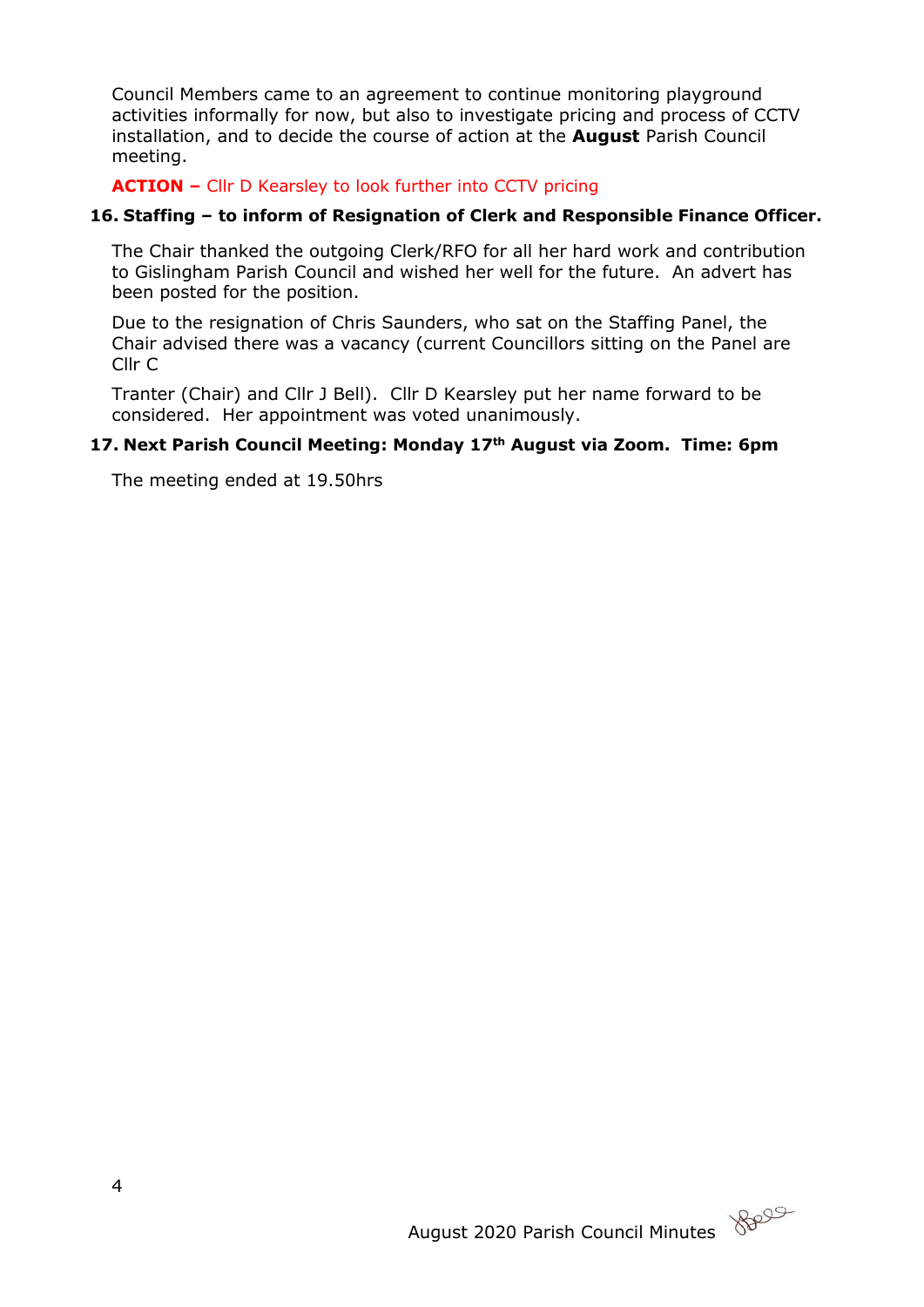

# **Councillor Report July 2020**

Gislingham Parish Council Councillor Jessica Fleming, Hartismere Division, Suffolk

[Jessica.fleming@suffolk.gov.uk](mailto:Jessica.fleming@suffolk.gov.uk) Tel: 07714-597980 Twitter: @jesstfleming

**County Council and Covid-19 Local Outbreak Control Plan -** The Plan contains measures to manage and contain any localised outbreak of Coronavirus in the County. Delivery of the Plan is the responsibility of the Suffolk COVID-19 Coordination Centre. A copy of the plan is available [here.](https://www.suffolk.gov.uk/coronavirus-covid-19/suffolks-response/)

**Climate Change Action Cabinet Support** – Cabinet has endorsed a Climate Action Plan with policy recommendations in the following areas: Buildings and utilities, energy, transport, farm estate, waste, procurement, corporate strategy, and working with partners on Suffolk wide emissions. The first Biodiversity task group met last week to address the urgent need to address this topic.

**Public Transport** - as of Monday 6th July concessionary bus passes in Suffolk are NOT valid before 9.30am Mon – Fri. Also, all passengers are required to wear face covering on public transport. Plans for local bus services are under review and I will offer an update as soon as possible.

**A140 Roundabouts –** Construction has commenced on the roundabouts, the A140 will need to be closed over 2 weekends for connection with diversion via the A143 and A14, dates to be advised. The COVID-19 lockdown has slightly delayed the scheme, roundabouts and link road will be completed in November 2020 and all by February 2021. [Eye airfield junction improvements.](http://www.suffolk.gov.uk/roads-and-transport/transport-planning/a140-eye-airfield-junction-improvements/)

**Suffolk's Recycling Centres (HWRCs) –** Booking is still required, as are contactless card payments for items for which there is a charge, but otherwise the recycling centres are functioning close to normal. Trade waste is now accepted along with car trailers. Compost is available for purchase. [Suffolk](http://www.suffolk.gov.uk/recyclingcentres)  [Recycling](http://www.suffolk.gov.uk/recyclingcentres) Centres or call 0345 606 6067.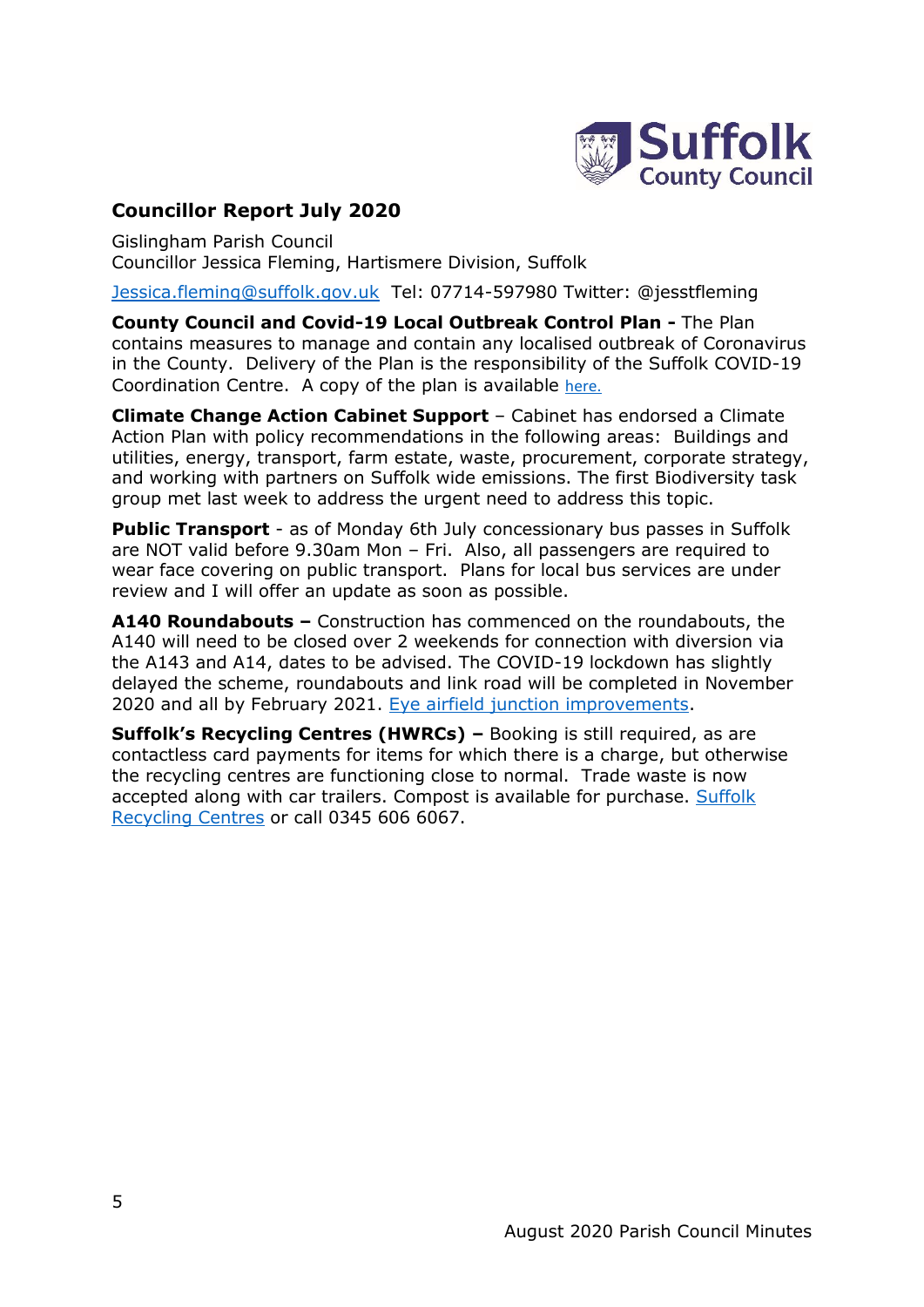# **District Councillor Report: Gislingham Ward July 2020**

**Mellis, Gislingham, Wickham Skeith, Thornham Magna, Thornham Parva, Wortham and Burgate**

| <b>Item</b>                                                             | <b>Comment</b>                                                                                                                                                                                                                                                                                                                                                                                                                                                                                                                         |
|-------------------------------------------------------------------------|----------------------------------------------------------------------------------------------------------------------------------------------------------------------------------------------------------------------------------------------------------------------------------------------------------------------------------------------------------------------------------------------------------------------------------------------------------------------------------------------------------------------------------------|
| Covid-19                                                                | Staff are continuing to work from home, making use of Microsoft Teams to hold<br>virtual meetings with colleagues, councillors and residents. Non-urgent site<br>inspections are not taking place. Some officers are beginning to return to their<br>normal jobs having been seconded to different duties arising from the pandemic.<br>The Home but not Alone emergency line continues: 0800 876 6926.                                                                                                                                |
| <b>Meetings</b>                                                         | All District Council and Committee meetings are now being held as virtual<br>meetings using the Microsoft Teams platform. They can be viewed on YouTube.<br>The full Council meeting on 23 July will be the Annual Council Meeting where<br>the Chair of the Council will be elected for the year and appointments to<br>committees and outside bodies will be confirmed                                                                                                                                                               |
| <b>Joint Local</b><br>Plan                                              | We still don't know when the Joint Local Plan will be available and ready to be<br>considered at a meeting of the full Council. We will soon be provided with a<br>timetable for the remaining steps that need to be followed. The next version of<br>the Plan, when we see it, may well be very different from the consultation draft of<br>July 2019. If, and when, Council approves the Plan, it will be subject to further<br>consultation and an Inspector's Examination before it can be formally adopted as<br>planning policy. |
| <b>Environment</b><br>and Climate<br><b>Change Task</b><br><b>Force</b> | Proposals from the Cross-Party Task Force of Mid Suffolk and Babergh<br>Councillors were considered by Cabinet on 6 July. They contain a number of<br>environmental measures which could form the councils' first Carbon Reduction<br>Management Plan, setting out how they aim to fulfil their ambitions of becoming<br>carbon neutral within the next ten years.                                                                                                                                                                     |
|                                                                         | The following decisions was taken by the Cabinet and will come into effect on 15<br>July                                                                                                                                                                                                                                                                                                                                                                                                                                               |
|                                                                         | It was RESOLVED:-<br>1.1 That the Cabinet's Carbon Reduction Management Plan, as informed by the<br>Environment & Climate Change Task Force, be approved in principle.<br>1.2 That the Cabinet Member for Environment and the Cabinet Member for<br>Finance, in consultation with the Section 151 Officer, be given delegated<br>authority to consider the business case for each proposal and approve the<br>funding up to a total of £500,000 from the General Fund, which has been<br>allocated from the Growth and Efficiency Fund |
|                                                                         | The proposed actions are the first steps in achieving the long term objective to<br>reduce the councils' current emissions of approximately 5,452 tonnes (Mt) of<br>carbon dioxide equivalent (CO2e) per year, looking into how best to invest in<br>order to reduce this to nett zero by 2030                                                                                                                                                                                                                                         |
|                                                                         | Two proposals that may be of interest:                                                                                                                                                                                                                                                                                                                                                                                                                                                                                                 |
|                                                                         | 1. B&MSDC will develop a plan to significantly increase tree and hedgerow<br>planting in the districts including:<br>• A target for planting on Council land.<br>• Investigating alternative funding options e.g. Woodland Trust<br>funding; facilitating community groups to plant on Council land.<br>• Promote and facilitate community groups and individuals to<br>increase tree and hedgerow planting on communal land and in                                                                                                    |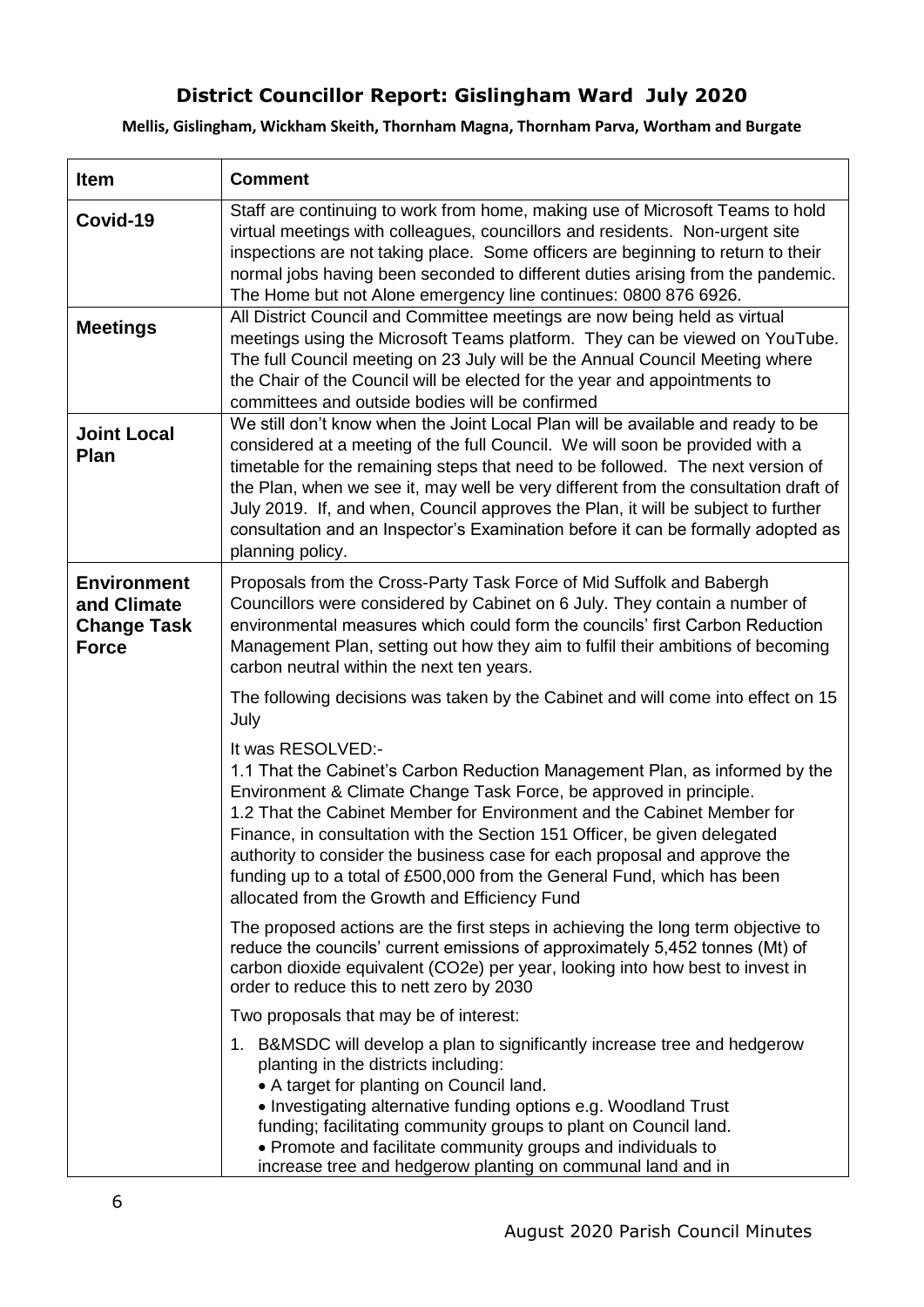| <b>Item</b>                                 | <b>Comment</b>                                                                                                                                                                                                                                                                                                                                                                                                                                                                                                                                                                                                                                                                                                                                                                                                                                                                                                                                                                                                                                                                                                                                                   |
|---------------------------------------------|------------------------------------------------------------------------------------------------------------------------------------------------------------------------------------------------------------------------------------------------------------------------------------------------------------------------------------------------------------------------------------------------------------------------------------------------------------------------------------------------------------------------------------------------------------------------------------------------------------------------------------------------------------------------------------------------------------------------------------------------------------------------------------------------------------------------------------------------------------------------------------------------------------------------------------------------------------------------------------------------------------------------------------------------------------------------------------------------------------------------------------------------------------------|
|                                             | private gardens.<br>A management approach to secure long-term survival of trees and<br>reduces need to cut down mature trees.<br>2. B&MSDC will work with local communities and support them to develop local<br>'place-specific' solutions and build resilience to climate impacts. We will<br>assess the risks that climatic events pose and the opportunities available<br>to prepare and respond, including:<br>• Identifying communities at greatest risk from climate change<br>(particularly flooding) and co-creating appropriate actions.<br>• Identifying stakeholders with greatest contact with communities<br>and working with partners to build their capacity to provide the<br>right information on community resilience to severe weather.<br>• Producing overarching plans and processes to support and empower<br>communities to build resilience to future climate impacts and severe<br>weather through community-led resilience plans.<br>• Producing plans and processes to support community resilience<br>projects and signposting to sources of support and funding.<br>• Monitor involvement of community level groups in resilience. |
| Gateway 14                                  | MSDC and the Greater South East Energy Hub (GSEEH) will be jointly funding a<br>study into low carbon opportunities for Gateway 14, the commercial<br>development site bought by MSDC in 2018. Green Party councillors have been<br>pressing for the site to developed sustainably making use of green energy<br>technology and we welcome this study to look at how low and zero carbon<br>initiatives can be integrated into new developments. It is hoped that the findings<br>of the study can be to be used to share learning and best practice across the<br>region.                                                                                                                                                                                                                                                                                                                                                                                                                                                                                                                                                                                       |
| <b>Cycling</b><br><b>Strategy</b>           | MSDC is commencing work on rewriting the Cycling Strategy which is out of<br>date. We have asked for better provision for cyclists between Old Newton and<br>Stowmarket, within the town of Stowmarket and between neighbouring villages<br>to improve links to schools, local retail outlets etc as well as for leisure.                                                                                                                                                                                                                                                                                                                                                                                                                                                                                                                                                                                                                                                                                                                                                                                                                                        |
| <b>MSDC out of</b><br>county<br>investments | Three years ago, MSDC and Babergh set up an investment company (CIFCO)<br>and have so far borrowed around £60 million which they have loaned to CIFCO<br>to buy commercial properties, almost all of which are outside Suffolk. The<br>scheme was set up to make profits to improve services for residents of the<br>districts. A recent revaluation of the portfolio shows a loss in the last 12 months<br>of around £3 million; with fees of some £500,000. In recent months only 50% or<br>so of the rental due to CIFCO has been paid. A recent scrutiny of the CIFCO<br>Business Plan for 2020/2021 raised many concerns which need to be<br>considered before full Council is asked to approve the Business Plan at the<br>meeting on 23 July.                                                                                                                                                                                                                                                                                                                                                                                                             |
| <b>Business</b><br>grants                   | Another round of business grants is due to be launched on 3 July; Early Years<br>Settings will be eligible, amongst others not covered by previous grant schemes.                                                                                                                                                                                                                                                                                                                                                                                                                                                                                                                                                                                                                                                                                                                                                                                                                                                                                                                                                                                                |
| Locality<br><b>Awards</b>                   | A reminder that Locality Awards have been launched for 2020/21. If you know of<br>a community group in need of some funding, please put them in touch with me.                                                                                                                                                                                                                                                                                                                                                                                                                                                                                                                                                                                                                                                                                                                                                                                                                                                                                                                                                                                                   |
| <b>Disabled</b><br><b>Facilities Grant</b>  | In the recent Performance Reporting we raised concerns, again, that the grant<br>available is not being spent. If you know anyone who needs any kind of<br>adaptation to their home, from a handrail to a wet room, please ask them to get<br>in touch. The application process is very straightforward.                                                                                                                                                                                                                                                                                                                                                                                                                                                                                                                                                                                                                                                                                                                                                                                                                                                         |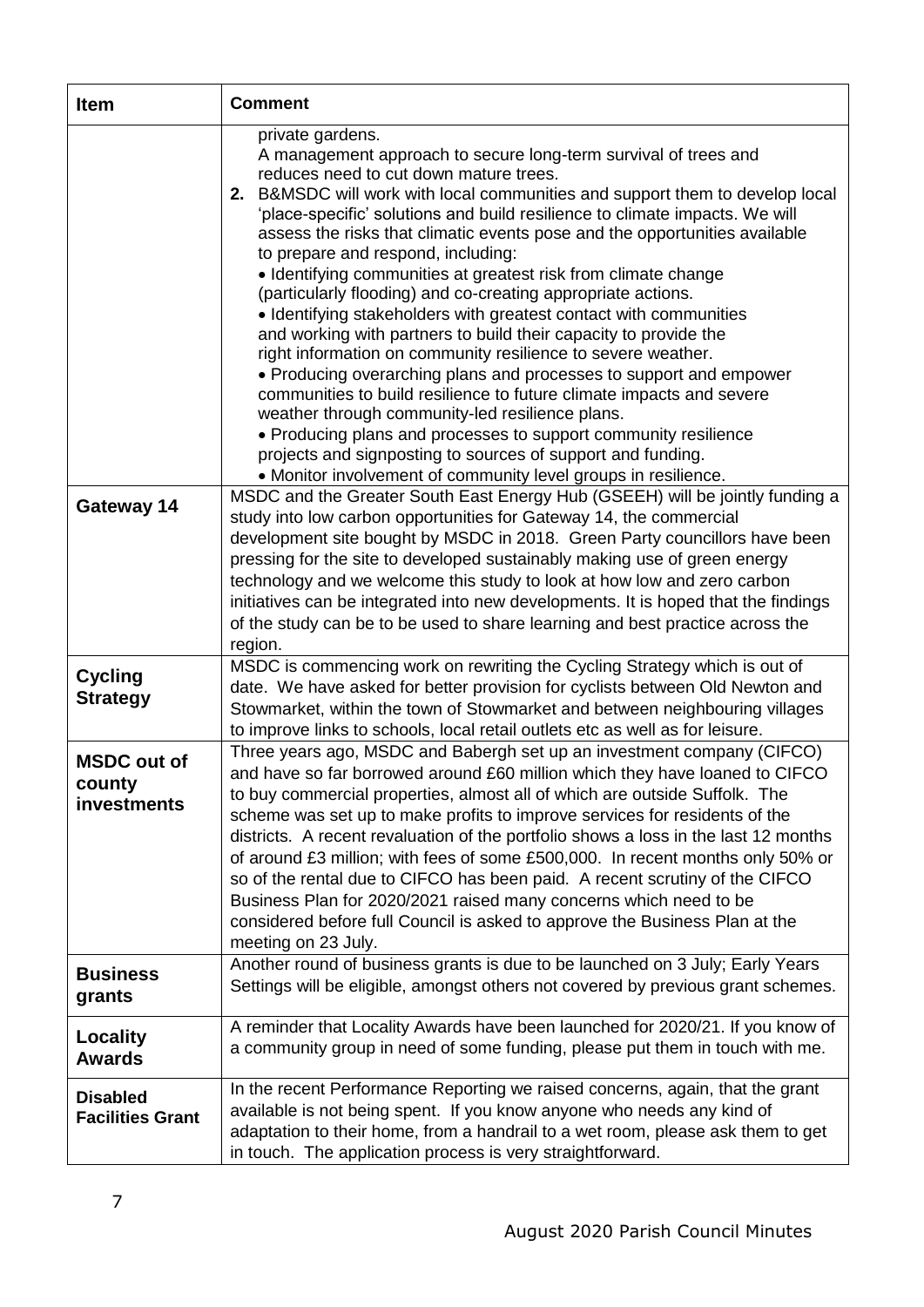Councillor: Rowland Warboys, [rowland.warboys@midsuffolk.gov.uk,](mailto:rowland.warboys@midsuffolk.gov.uk) 01379 783412